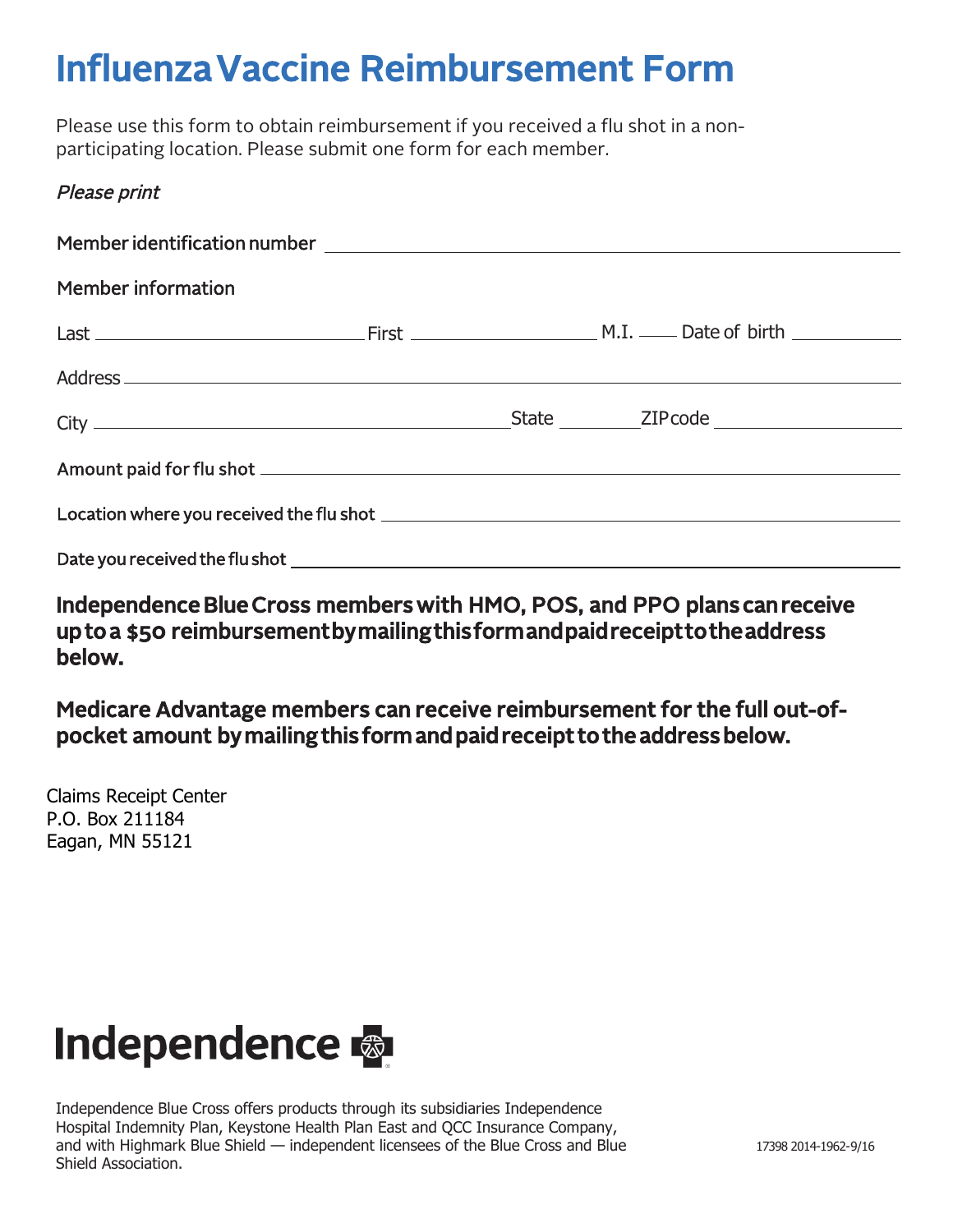#### **Language Assistance Services**

**Spanish:** ATENCIÓN: Si habla español, cuenta con servicios de asistencia en idiomas disponibles de forma gratuita para usted. Llame al 1-800-275-2583 (TTY: 711).

**Chinese:** 注意:如果您讲中文,您可以得到免费的语言 协助服务。致电 1-800-275-2583。

**Korean:** 안내사항: 한국어를 사용하시는 경우, 언어 지원 서비스를 무료로 이용하실 수 있습니다. 1-800-275-2583 번으로 전화하십시오.

**Portuguese:** ATENÇÃO: se você fala português, encontram-se disponíveis serviços gratuitos de assistência ao idioma. Ligue para 1-800-275-2583.

## **Gujarati: �ચના**: **જો તમે�જરાતી બોલતા હો**, **તો િ◌ન**:**���**

#### **ભાષા સહાય સેવાઓ તમારા માટ� ��લ�� છે**.

1-800-275-2583 કોલ કરો.

**Vietnamese:** LƯU Ý: Nếu bạn nói tiếng Việt, chúng tôi sẽ cung cấp dịch vụ hỗ trợ ngôn ngữ miễn phí cho bạn. Hãy gọi 1-800-275-2583.

**Russian:** ВНИМАНИЕ: Если вы говорите по-русски, то можете бесплатно воспользоваться услугами перевода. Тел.: 1-800-275-2583.

**Polish** UWAGA: Jeżeli mówisz po polsku, możesz skorzystać z bezpłatnej pomocy językowej. Zadzwoń pod numer 1-800-275-2583.

**Italian:** ATTENZIONE: Se lei parla italiano, sono disponibili servizi di assistenza linguistica gratuiti. Chiamare il numero 1-800-275-2583.

#### **Arabic:**

ملحوظة: إذا كنت تتحدث اللغة العربیة، فإن خدمات المساعدة اللغویة متاحة لك بالمجان. اتصل برقم .1-800-275-2583

**French Creole:** ATANSYON: Si w pale Kreyòl Ayisyen, gen sèvis èd pou lang ki disponib gratis pou ou. Rele 1-800-275-2583.

Y0041\_HM\_17\_47643 Accepted 10/14/2016 Taglines as of 10/14/2016

**Tagalog:** PAUNAWA: Kung nagsasalita ka ng Tagalog, magagamit mo ang mga serbisyo na tulong sa wika nang walang bayad. Tumawag sa 1-800-275-2583.

**French:** ATTENTION: Si vous parlez français, des services d'aide linguistique-vous sont proposés gratuitement. Appelez le 1-800-275-2583.

**Pennsylvania Dutch:** BASS UFF: Wann du Pennsylvania Deitsch schwetzscht, kannscht du Hilf griege in dei eegni Schprooch unni as es dich ennich eppes koschte zellt. Ruf die Nummer 1-800-275-2583.

**Hindi: ♦य**ा� द�: य**िद आप िहद**ी बोलत**े ह�** तो आपक्ेब्रिम**ु�त म� भ**ाष**ा सहायता स**ेवाए**ं ♦पल**♦♦

ह�। कॉल कर�

1-800-275-2583।

**German:** ACHTUNG: Wenn Sie Deutsch sprechen, können Sie kostenlos sprachliche Unterstützung anfordern. Wählen Sie 1-800-275-2583.

**Japanese:** 備考:母国語が日本語の方は、言語アシス タンスサービス(無料)をご利用いただけます。 1-800-275-2583へお電話ください。

#### **Persian (Farsi):**

توجھ: اگر فارسی صحبت می کنید، خدمات ترجمھ به صورت رایگان برای شما فراھممی باشد. با شماره 1-800-275-2583 تماس بگیرید.

**Navajo:** D77 baa ak0 n7n7zin: D77 saad bee y1n7[ti'go Diné Bizaad, saad bee 1k1'1n7da'1wo'd66', t'11 jiik'eh. H0d77lnih koj8' 1-800-275-2583.

#### **Urdu:**

توجه درکارہے: اگر آپ اردو زبان بولتے ہیں، تو آپ کے لئےمفت میں زبان معاون خدمات دستیاب ہیں۔ کال کریں .1-800-275-2583

# **Mon-Khmer, Cambodian: ស**ុ $\bullet$ េ $\bullet$

ចប**់�**រ�ណ ៖

្របស**ិន**េប**ើអនកន**ិ��យ����ន-ែខា

 $\bullet\bullet\bullet$ ିଥ $\circ\textsc{s}:$ 

ជៈន**ូយែផនក��ន**ីងមនផ្លាប់ជ**ួនដល**់េ�

កាអនក**េ⊕យ�**ត គ឵ិកៃថ**ុល។ ទ**ួរសពទ**េទេលខ** 

1-800-275-2583។